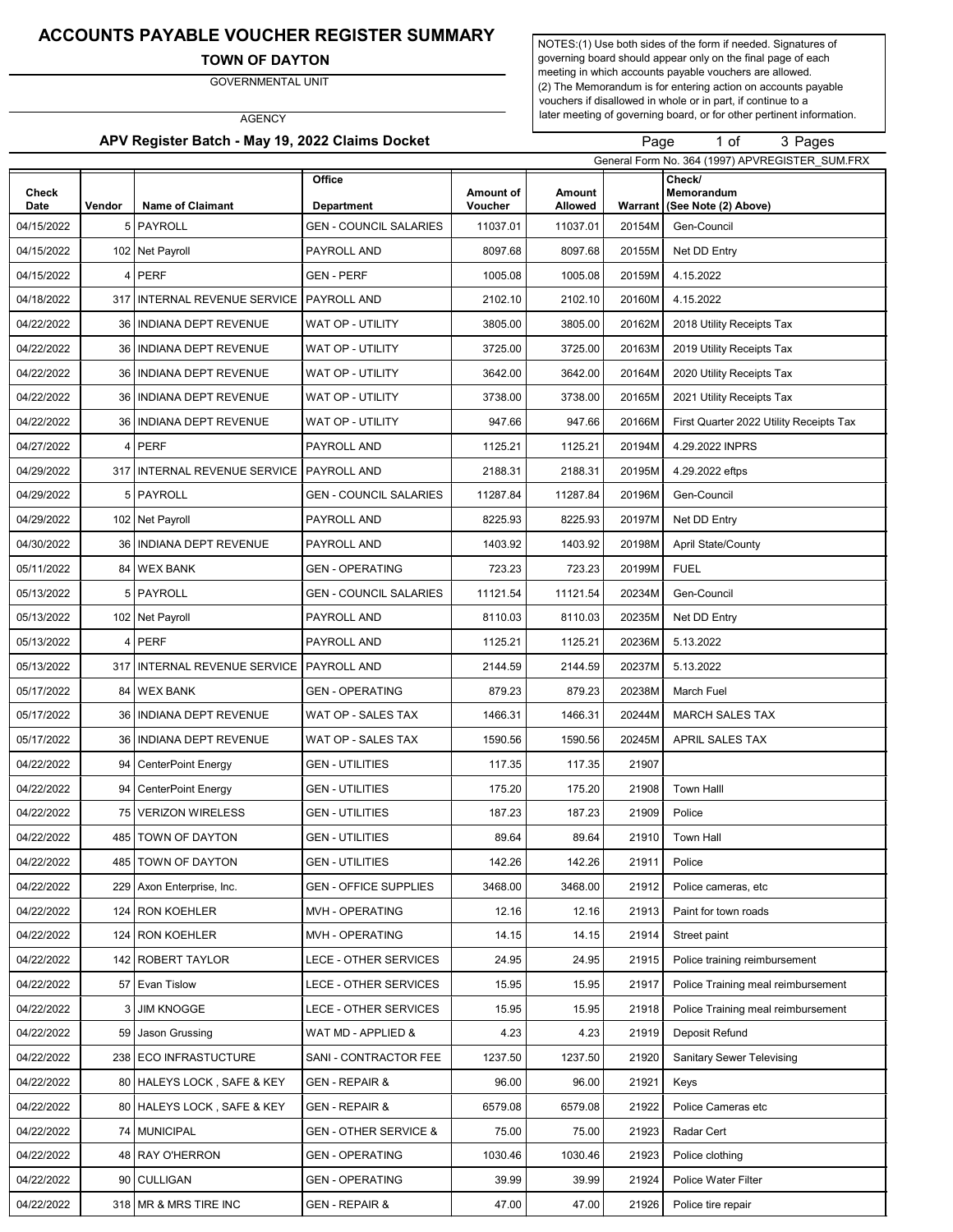# ACCOUNTS PAYABLE VOUCHER REGISTER SUMMARY

### TOWN OF DAYTON

GOVERNMENTAL UNIT

AGENCY

NOTES:(1) Use both sides of the form if needed. Signatures of governing board should appear only on the final page of each meeting in which accounts payable vouchers are allowed. (2) The Memorandum is for entering action on accounts payable vouchers if disallowed in whole or in part, if continue to a later meeting of governing board, or for other pertinent information.

Page 2 of

of 3 Pages

|               | General Form No. 364 (1997) APVREGISTER SUM.FRX |                              |                                    |                      |                   |         |                                              |
|---------------|-------------------------------------------------|------------------------------|------------------------------------|----------------------|-------------------|---------|----------------------------------------------|
| Check<br>Date | Vendor                                          | <b>Name of Claimant</b>      | <b>Office</b><br><b>Department</b> | Amount of<br>Voucher | Amount<br>Allowed | Warrant | Check/<br>Memorandum<br>(See Note (2) Above) |
| 04/22/2022    | 160                                             | ECONO SIGNS LLC.             | LRS - OTHER SERVICES &             | 277.52               | 277.52            | 21927   | Speed limit signs                            |
| 04/22/2022    | 198                                             | <b>ENVIRONMENTAL</b>         | WAT OP - TESTING                   | 25.00                | 25.00             | 21928   | <b>Water Testing</b>                         |
| 04/22/2022    | 198                                             | <b>ENVIRONMENTAL</b>         | WAT OP - TESTING                   | 25.00                | 25.00             | 21929   | Water testing                                |
| 04/22/2022    |                                                 | 245 MENARDS                  | MVH - OPERATING                    | 36.84                | 36.84             | 21930   | Marking paint                                |
| 04/22/2022    |                                                 | 245 MENARDS                  | <b>GEN - OPERATING</b>             | 25.40                | 25.40             | 21931   | Supplies                                     |
| 04/22/2022    |                                                 | 315   TRASH KANS, LLC        | SANI - CONTRACTOR FEE              | 6772.00              | 6772.00           | 21932   | February trash removal                       |
| 04/22/2022    | 51                                              | Tippin Accounting Services   | GEN - PROFESSIONAL                 | 2888.00              | 2888.00           | 21933   | Contractual Accounting March April 2022      |
| 05/11/2022    | 442                                             | <b>BUTLER, FAIRMAN &amp;</b> | GEN - PROFESSIONAL                 | 195.00               | 195.00            | 21934   | <b>Baker Farm Inspection</b>                 |
| 05/11/2022    |                                                 | 442 BUTLER, FAIRMAN &        | <b>GEN - PROFESSIONAL</b>          | 10800.00             | 10800.00          | 21935   | 2022-1 CCMG ASSISTANCE                       |
| 05/11/2022    |                                                 | 9 A.E. BOYCE COMPANY, INC    | GEN - PRINTING &                   | 319.76               | 319.76            | 21937   | MAILING AND POSTAGE                          |
| 05/11/2022    | 9                                               | A.E. BOYCE COMPANY, INC      | GEN - OPERATING                    | 7850.00              | 7850.00           | 21938   | ANNUAL SOFTWARE LICENSE AND                  |
| 05/11/2022    |                                                 | 24 BRIDGET CADWALLADER       | GEN - TRAVEL                       | 55.28                | 55.28             | 21939   | 94.5 MILES @ 58.5                            |
| 05/11/2022    | 289                                             | I CHRISTOPHER B. BURKE       | STORM WATER                        | 550.00               | 550.00            | 21940   | 19.RDAYTON.A2022                             |
| 05/11/2022    | 90                                              | <b>CULLIGAN</b>              | <b>GEN - OPERATING</b>             | 39.99                | 39.99             | 21941   | <b>POLICE</b>                                |
| 05/11/2022    | 404                                             | DUKE ENERGY INC              | WW OP - ELECTRIC                   | 42.62                | 42.62             | 21942   | 240 PRAIRIE LN LIFT STATION                  |
| 05/11/2022    | 404                                             | <b>DUKE ENERGY INC</b>       | WW OP - ELECTRIC                   | 102.70               | 102.70            | 21943   | 279 DAYTON RD LIFT STATION                   |
| 05/11/2022    | 404                                             | <b>DUKE ENERGY INC</b>       | WW OP - ELECTRIC                   | 175.25               | 175.25            | 21944   | <b>TOWN HALL</b>                             |
| 05/11/2022    | 404                                             | <b>DUKE ENERGY INC</b>       | MVH - UTILITIES                    | 691.24               | 691.24            | 21945   | <b>STREET LIGHTS</b>                         |
| 05/11/2022    |                                                 | 404 DUKE ENERGY INC          | MVH - UTILITIES                    | 17.77                | 17.77             | 21946   | 6531 STATE ROAD 38 E                         |
| 05/11/2022    | 404                                             | <b>DUKE ENERGY INC</b>       | <b>GEN - UTILITIES</b>             | 157.44               | 157.44            | 21947   | 6531 STATE ROAD 38 E POLICE                  |
| 05/11/2022    | 404                                             | <b>DUKE ENERGY INC</b>       | WAT OP - SEWAGE TRASH              | 171.13               | 171.13            | 21948   | <b>WATER METER HOUSE</b>                     |
| 05/11/2022    |                                                 | 404 DUKE ENERGY INC          | WW OP - ELECTRIC                   | 17.74                | 17.74             | 21949   | 633 CLIFTY FALLS LIFT STATION                |
| 05/11/2022    | 251                                             | <b>INVOICE CLOUD INC</b>     | WAT OP - CREDIT CARD               | 50.00                | 50.00             | 21950   | ONLINE CREDIT CARD FEES                      |
| 05/11/2022    | 158                                             | MOVE OVER OUTFITTERS INC     | <b>GEN - OPERATING</b>             | 60.00                | 60.00             | 21951   | REPAIR MOBILE RADIO POLICE                   |
| 05/11/2022    | 53                                              | <b>CITY OF LAFAYETTE</b>     | WAT OP - PURCHASED                 | 3900.74              | 3900.74           | 21952   | APRIL PURCHASED WATER                        |
| 05/11/2022    |                                                 | 53 CITY OF LAFAYETTE         | WW OP - PURCHASED                  | 20919.25             | 20919.25          | 21953   | APRIL WW TREATMENT                           |
| 05/11/2022    |                                                 | 245 MENARDS                  | MVH - OPERATING                    | 140.93               | 140.93            | 21954   | POTHOLE PATCH                                |
| 05/11/2022    |                                                 | 15 MULBERRY CO-OP            | GEN - UTILITIES                    | 124.67               | 124.67            | 21955   | <b>POLICE</b>                                |
| 05/11/2022    |                                                 | 15 MULBERRY CO-OP            | GEN - UTILITIES                    | 41.84                | 41.84             | 21956   | TOWN HALL FAX                                |
| 05/11/2022    |                                                 | 15 MULBERRY CO-OP            | GEN - UTILITIES                    | 148.87               | 148.87            | 21957   | <b>TOWN HALL</b>                             |
| 05/11/2022    |                                                 | 33   SHARON'S FLOWERS        | GEN - OTHER PERSONAL               | 97.60                | 97.60             | 21958   | <b>ASHLEY STEVENSON</b>                      |
| 05/11/2022    |                                                 | 14 STAPLES CREDIT PLAN       | GEN - OPERATING                    | 153.14               | 153.14            | 21959   | <b>SUPPLIES</b>                              |
| 05/11/2022    |                                                 | 52   TIPMONT REMC            | WW OP - ELECTRIC                   | 42.64                | 42.64             | 21960   | 5733 STATE ROAD 35 E LIFT STATION            |
| 05/11/2022    |                                                 | 315   TRASH KANS, LLC        | SANI - CONTRACTOR FEE              | 6772.00              | 6772.00           | 21961   | <b>APRIL SANITATION</b>                      |
| 05/11/2022    |                                                 | 21 WINTEK CORPORATION        | <b>GEN - UTILITIES</b>             | 275.00               | 275.00            | 21962   | <b>MONTHLY FIBER</b>                         |
| 05/11/2022    |                                                 | 61 ZOLL MEDICAL CORPORATION  | <b>GEN - OPERATING</b>             | 220.80               | 220.80            | 21963   | <b>POLICE</b>                                |
| 05/11/2022    |                                                 | 124   RON KOEHLER            | GEN-MOVIE NIGHT                    | 477.68               | 477.68            | 21964   | SEEDS FOR PUMPKIN PATCH                      |
| 05/11/2022    |                                                 | 260 AWARDS UNLIMITED         | GEN - OTHER PERSONAL               | 20.00                | 20.00             | 21965   | <b>PLAQUE</b>                                |
| 05/11/2022    |                                                 | 48 RAY O'HERRON              | GEN - OTHER PERSONAL               | 168.17               | 168.17            | 21966   | <b>POLICE</b>                                |
| 05/11/2022    |                                                 | 318 MR & MRS TIRE INC        | GEN - REPAIR &                     | 47.00                | 47.00             | 21967   | <b>POLICE</b>                                |
| 05/11/2022    |                                                 | 245 MENARDS                  | MVH - OPERATING                    | 44.97                | 44.97             | 21968   | POTHOLE PATCH                                |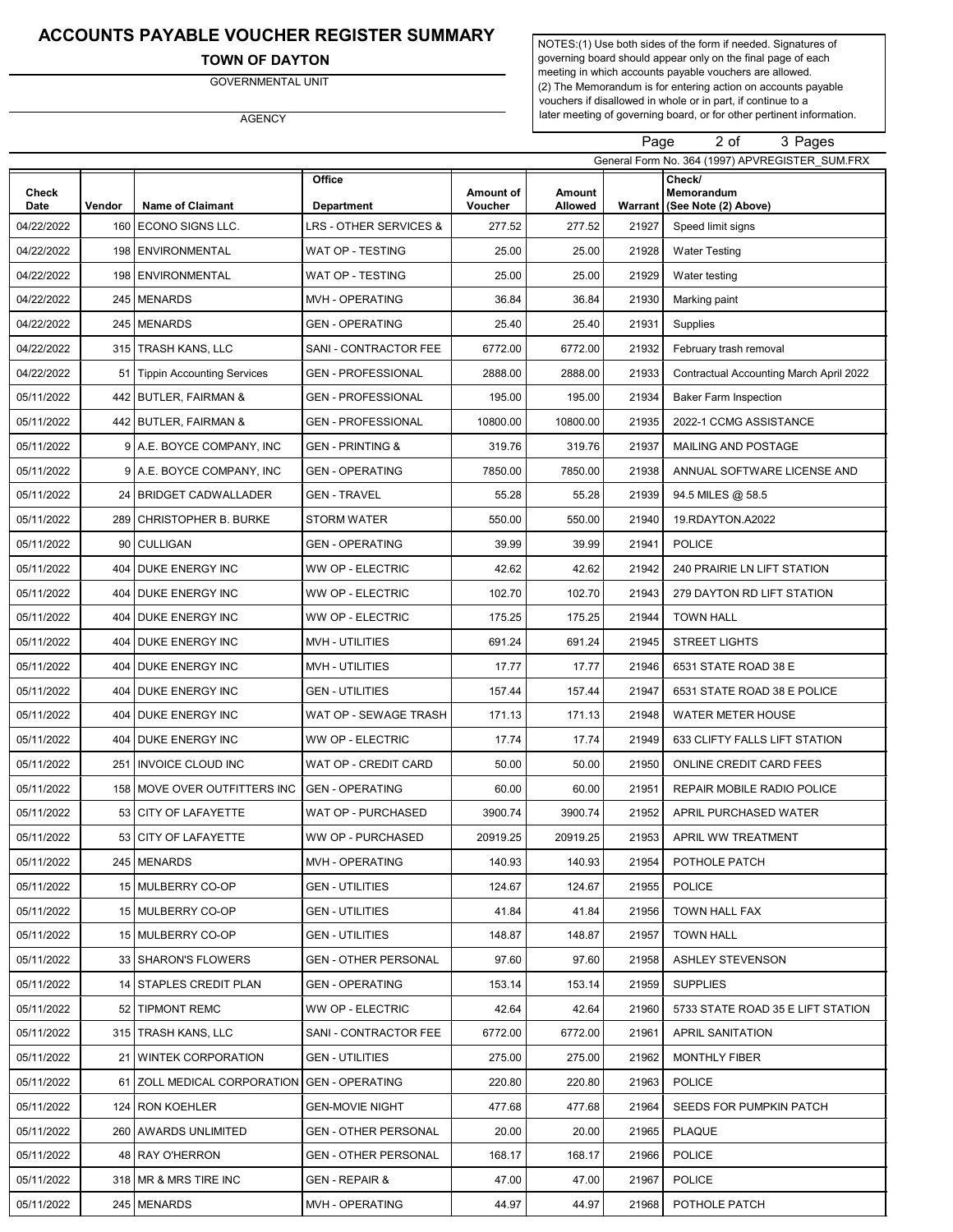# ACCOUNTS PAYABLE VOUCHER REGISTER SUMMARY

TOWN OF DAYTON

GOVERNMENTAL UNIT

AGENCY

NOTES:(1) Use both sides of the form if needed. Signatures of governing board should appear only on the final page of each meeting in which accounts payable vouchers are allowed. (2) The Memorandum is for entering action on accounts payable vouchers if disallowed in whole or in part, if continue to a later meeting of governing board, or for other pertinent information.

|                      |        |                             |                              |                      |                   | Page  | 3 of<br>3 Pages                                        |
|----------------------|--------|-----------------------------|------------------------------|----------------------|-------------------|-------|--------------------------------------------------------|
|                      |        |                             |                              |                      |                   |       | General Form No. 364 (1997) APVREGISTER SUM.FRX        |
| <b>Check</b><br>Date | Vendor | <b>Name of Claimant</b>     | Office<br>Department         | Amount of<br>Voucher | Amount<br>Allowed |       | Check/<br>Memorandum<br>Warrant   (See Note (2) Above) |
| 05/17/2022           |        | 31 DAYTON POSTMASTER        | <b>GEN - OFFICE SUPPLIES</b> | 174.00               | 174.00            | 21972 | 3 Coils Stamps                                         |
| 05/17/2022           |        | 321 EPIC INSURANCE MIDWEST  | <b>GEN - INSURANCE</b>       | 7791.00              | 7791.00           | 21973 | <b>WORKERS COMPENSATION RENEWAL</b>                    |
| 05/17/2022           | 485    | TOWN OF DAYTON              | <b>GEN - UTILITIES</b>       | 89.64                | 89.64             | 21974 | <b>TOWN HALL</b>                                       |
| 05/17/2022           | 485    | TOWN OF DAYTON              | <b>GEN - UTILITIES</b>       | 142.26               | 142.26            | 21975 | <b>POLICE</b>                                          |
| 05/17/2022           |        | 75 VERIZON WIRELESS         | <b>GEN - UTILITIES</b>       | 187.23               | 187.23            | 21976 | <b>CELL PHONES</b>                                     |
| 05/17/2022           |        | 245 MENARDS                 | <b>GEN - OPERATING</b>       | 204.06               | 204.06            | 21977 | <b>POLICE</b>                                          |
| 05/17/2022           |        | 311 IUPPS                   | <b>WW OP - DIG TICKETS</b>   | 183.35               | 183.35            | 21978 | 1ST QTR 193 DIG TICKETS@.95 PER                        |
| 05/17/2022           |        | 63 ASCENSION ST VINCENT     | <b>GEN - DEPUTY MARSHALS</b> | 1533.16              | 1533.16           | 21979 | DEPUTY MARSHALS MEDICAL                                |
|                      |        | 21979<br>20154-<br> Checks: |                              | 178109.22            | 178109.22         |       |                                                        |